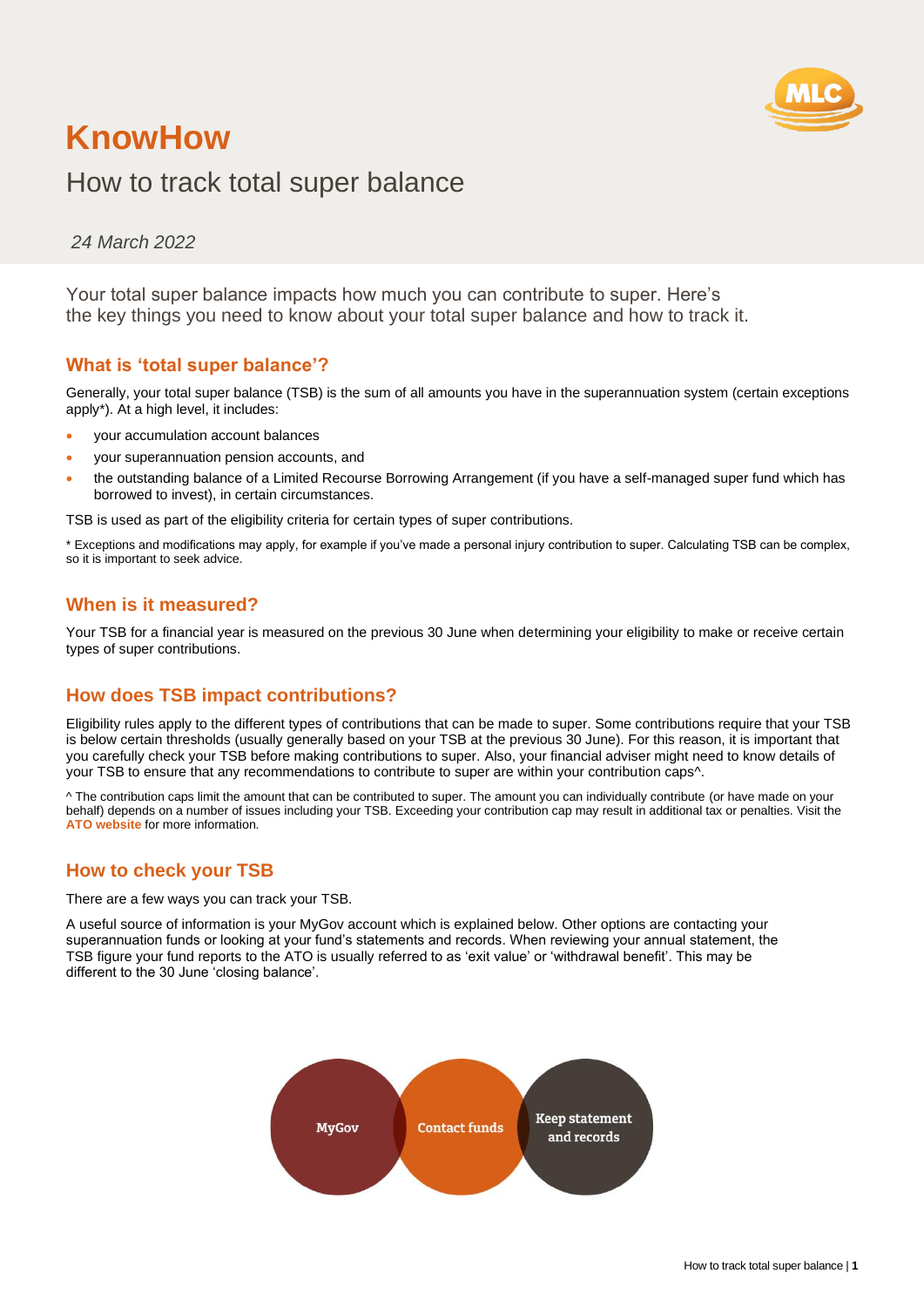

How to track total super balance

## **How to track Total Super Balance on MyGov**

| <b>Steps</b>                                                                        | <b>Details</b>                                                                                                                                                                                                                                                                                                                                                                                                                                                                                                                      |  |  |
|-------------------------------------------------------------------------------------|-------------------------------------------------------------------------------------------------------------------------------------------------------------------------------------------------------------------------------------------------------------------------------------------------------------------------------------------------------------------------------------------------------------------------------------------------------------------------------------------------------------------------------------|--|--|
| Login to your MyGov account<br>by visiting my.gov.au                                | Don't have a MyGov account or haven't linked the ATO?<br>Use the link below and follow the steps.<br>https://www.ato.gov.au/General/Online-services/Create-your-myGov-<br>account-and-link-it-to-the-ATO/                                                                                                                                                                                                                                                                                                                           |  |  |
| <b>Select the ATO service</b>                                                       | myGov<br>Sign out<br><b>Home</b> Services Inbox Account settings<br><b>Good morning</b><br>JOHN SMITH, 24 December 1959<br>Last sign in: 20 May 2019 9:21:31 am AEST<br>Your services<br>భ<br>ato<br>medicare<br>My Health Record<br>Australian Taxation Office<br>My Health Record<br>Medicare                                                                                                                                                                                                                                     |  |  |
| Select the 'Super' tab                                                              | Australian Government<br>Australian Taxation Office<br>≏<br>Employment<br>Super<br>My profile<br>Tax<br>$\checkmark$<br>For action<br>Employment<br>My profile<br>⇧<br>Tax<br>Super<br>$\widehat{\phantom{a}}$<br>$\checkmark$<br>Fund details                                                                                                                                                                                                                                                                                      |  |  |
| <b>Click the 'Information' option</b><br>and then 'Total superannuation<br>balance' | COVID-19<br>Information<br><b>Total superannuation</b><br>Access ATO mea<br>balance<br>Manage<br>$\rightarrow$<br>Concessional<br><b>Small Business Super</b><br>contributions<br>Clearing House &<br>(P) You have 1 notifications<br>Carry-forward<br>concessional contributions<br>News<br>Non-concessional<br>contributions<br>For action<br><b>Bring forward</b><br>arrangement<br>Lodgments are up to date.<br>Transfer balance cap<br>Employer contributions<br>$\checkmark$ Payments are up to date.<br>YourSuper comparison |  |  |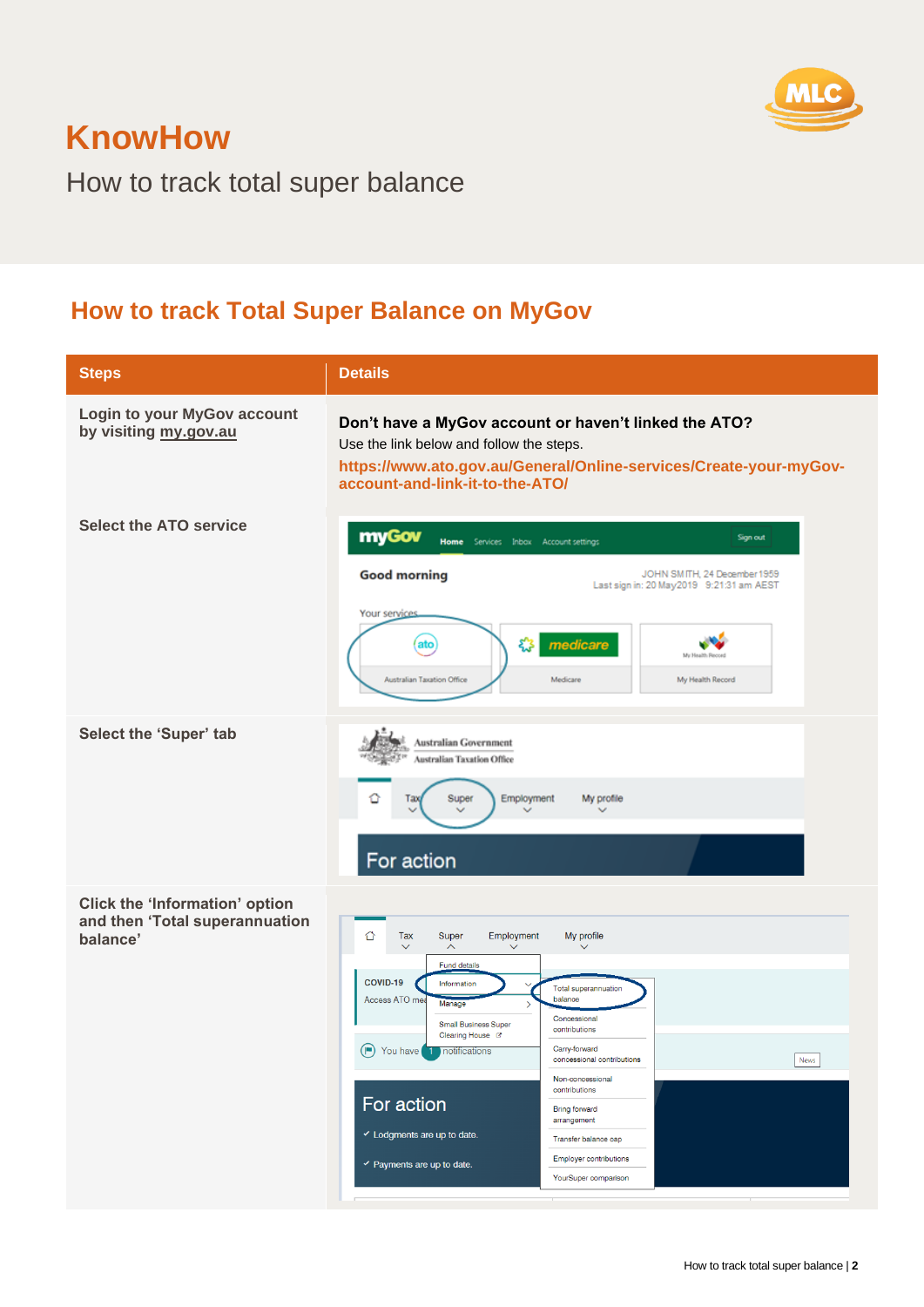

# How to track total super balance

| The most up to date TSB     |
|-----------------------------|
| recorded by the ATO for the |
| prior 30 June is displayed  |



**Note**: The TSB displayed at a time may not accurately reflect all of your super interests as at 30 June. This is because of the timing of super fund reporting requirements to the ATO, which may not be completed until October (or later for some SMSFs). See below for more information.

**Click the drop-down arrow to the right of each super interest to reveal detailed account information**

**Click 'History' button to display prior year's 30 June TSB.**

**Click the 'Print-friendly version' button to open the data in a format appropriate to print.**



#### Total superannuation balance

#### (!) Important

r

> All data is based on information reported to us by you, or your super funds, and processed through our systems The distinct and the information can have tax consequences. Refer to your own records or contact your funds to obtain more up-to-date<br>Information. You may also like to seek professional advice.

Your total superannuation balancetz is used to determine your eligibility to make contributions, receive co-contributions, and your spouse's eligibility to claim a tax offset for spouse contributions. For self-managed, or small APRA funds, the trustee will also use all members' total superannuation balances to determine whether the segregated assets method can be used to calculate exempt pension income

| \$431,212.09                                                         |                                    |                |              |                     |
|----------------------------------------------------------------------|------------------------------------|----------------|--------------|---------------------|
|                                                                      |                                    |                |              |                     |
|                                                                      |                                    |                |              |                     |
|                                                                      |                                    |                |              |                     |
| <b>Current</b><br><b>History</b>                                     |                                    |                |              |                     |
| Total superannuation balance details for the current financial year. |                                    |                |              |                     |
| Financial year 2020 - 2021                                           |                                    |                |              |                     |
| <b>Type</b>                                                          |                                    |                |              | <b>Amount</b>       |
| Accumulation phase                                                   |                                    |                |              | \$431.212.09 CR     |
| Total superannuation balance as at 30 June 2021                      |                                    |                |              | \$431,212.09 CR     |
|                                                                      |                                    |                |              |                     |
| Current<br><b>History</b>                                            |                                    |                |              |                     |
| Total superannuation bala                                            | is for the current financial year. |                |              |                     |
| Financial year 2018 - 2019                                           |                                    |                |              |                     |
| Type                                                                 |                                    |                | Amount       |                     |
| Accumulation phase                                                   |                                    |                | \$431,212.09 | ́                   |
| Fund <sup>Q</sup>                                                    | USI <sub>O</sub>                   | Account number |              | Amount <sup>6</sup> |
|                                                                      | 70732426024151                     |                |              | \$431,212.09        |
| MLC SUPER FUND                                                       |                                    |                |              |                     |

Remember that your TSB reflects your accounts as at the prior 30 June. Before you rely on the information in MyGov, it is important that you:

- check that all of the super and pension accounts that you held on 30 June are displayed
- reconcile the amounts displayed with the 'exit' or 'withdrawal' value displayed on your end of year statements and other records, and
- contact your super fund and the ATO if the information doesn't look correct, before making super contributions.

**For more information** Speak with your financial adviser, or visit the [ATO website,](https://www.ato.gov.au/) for more information.